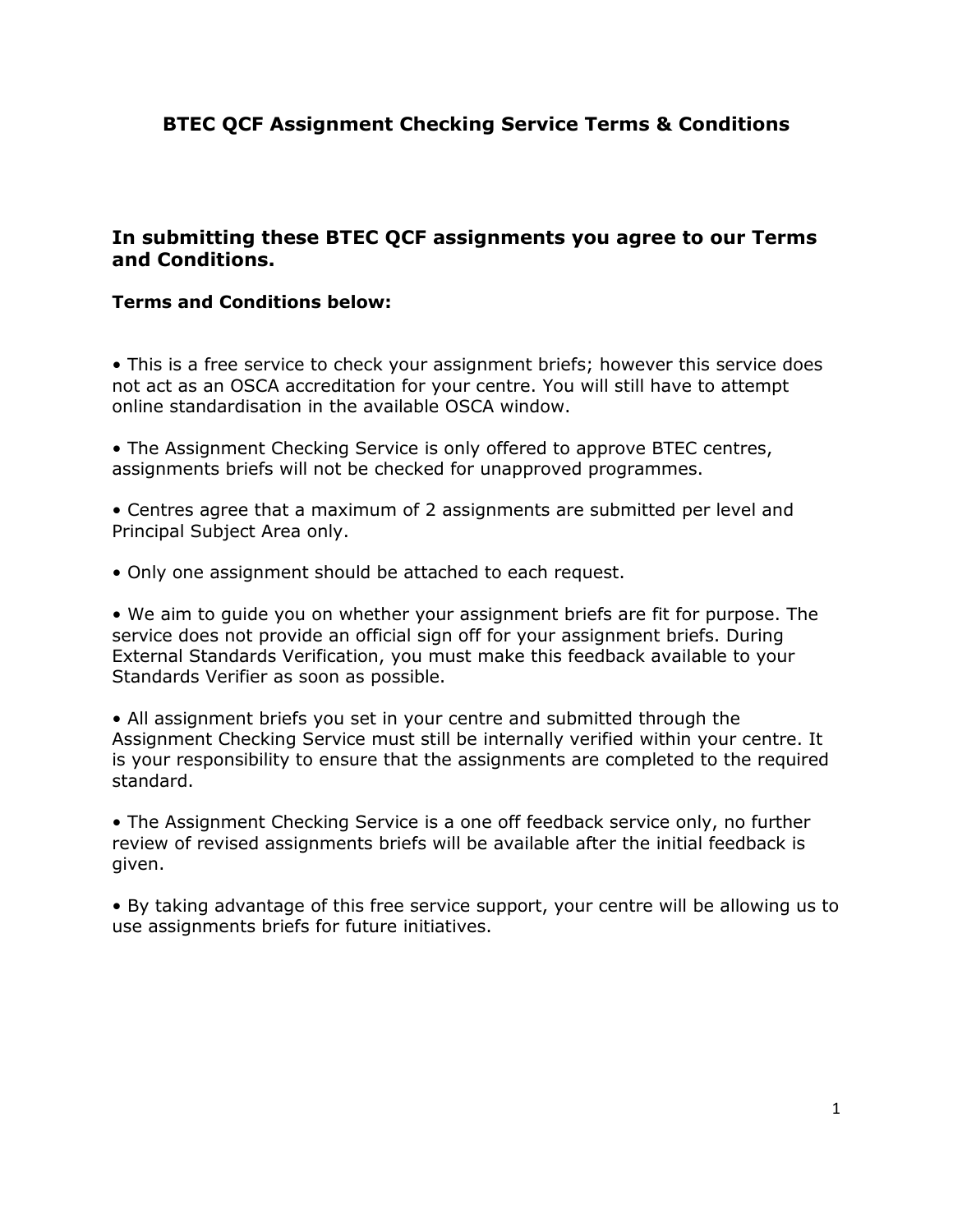## **In submitting these BTEC NQF assignments you agree to our Terms and Conditions**

#### **Terms and Conditions below:**

• This is a free service to check your assignment briefs; however this service cannot be used in lieu of the relevant Lead Internal Verifier/programme team Standardisation for your centre.

• The Assignment Checking Service is only offered to approved BTEC centres. We reserve the right to only check assignments for centres with approved programmes.

- Centres should not submit more than 2 units worth of assignments for checking.
- Only one assignment should be attached to each request.

• The service aims to guide you on whether your assignment briefs are fit for purpose. The service does not provide an official sign off for your assignment briefs and you must provide any feedback to your allocated Standards Verifier.

• All assignment briefs submitted through the Assignment Checking Service must still be internally verified within your centre. It is your responsibility to ensure that the assignments are completed to the required standard.

• The Assignment Checking Service should be used as a one off feedback service only. We reserve the right to refuse further review of revised assignments briefs after initial feedback is given.

• By taking advantage of this free support service, your centre will be allowing us to use assignments briefs for future initiatives.